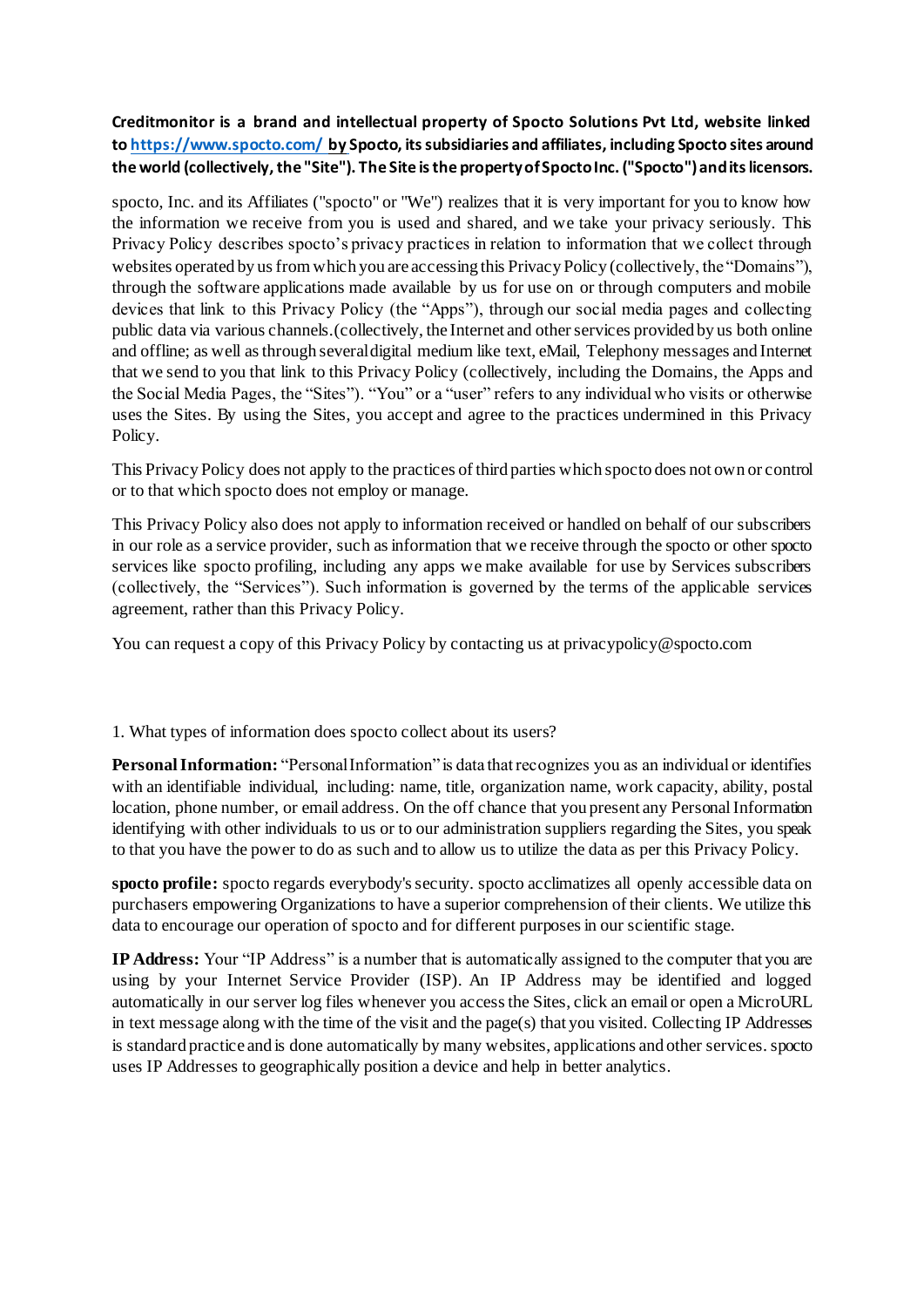2. How does spocto collect information?

**Personal Information:** We and our service providers may collect Personal Information in a variety of ways, including:

**Through the Sites:** We may collect Personal Information through the Sites, e.g., when you request a free trial or demo, register for a webinar, contact us, subscribe to our email newsletter, download content (e.g. whitepapers), or register to use our Sites.

Offline: We may collect Personal Information from you offline, such as when you attend one of our events, during phone calls with sales representatives, or when you contact customer service.

Through you: spocto may collect information such as your location or your preferred means of communication when you voluntarily provide it. Unless combined with Personal Information, this information does not personally identify you or any other user of the Sites. Note that there is no legal obligation for you to provide us with personal information and any information collected by us will be provided by you at your own will and with your consent.

**Information from Other Sources:** In order to enhance our ability to provide relevant marketing, offers, and services to you, we may obtain information

**Other Information:** We and our service providers may collect Other Information in a variety of ways focussing on consumer channel behaviour preferences.

3. How does spocto use personal information?

We may use Personal Information:

- To respond to your inquiries and fulfil your requests, such as to send you newsletters.
- To send administrative information to you, for example, information regarding the Sites and changes to our terms, conditions, and policies.
- To communicate with you and provide you with related customer service.
- To send you marketing communications, including via email and SMS in compliance with applicable laws, that we believe may be of interest to you.
- To personalize your experience on the Sites by presenting products and offers tailored to you.
- To allow you to participate in sweepstakes, contests and similar promotions and to administer these activities. Some of these activities have additional rules, which could contain additional information about how we use and disclose your Personal Information, so we suggest that you read these rules carefully.

For our business purposes, such as data analysis, audits, fraud monitoring and prevention, developing new products, enhancing, improving or modifying our Sites and services, identifying usage trends, determining the effectiveness of our promotional campaigns and operating and expanding our business activities.

4. How will spocto share personal information it receives?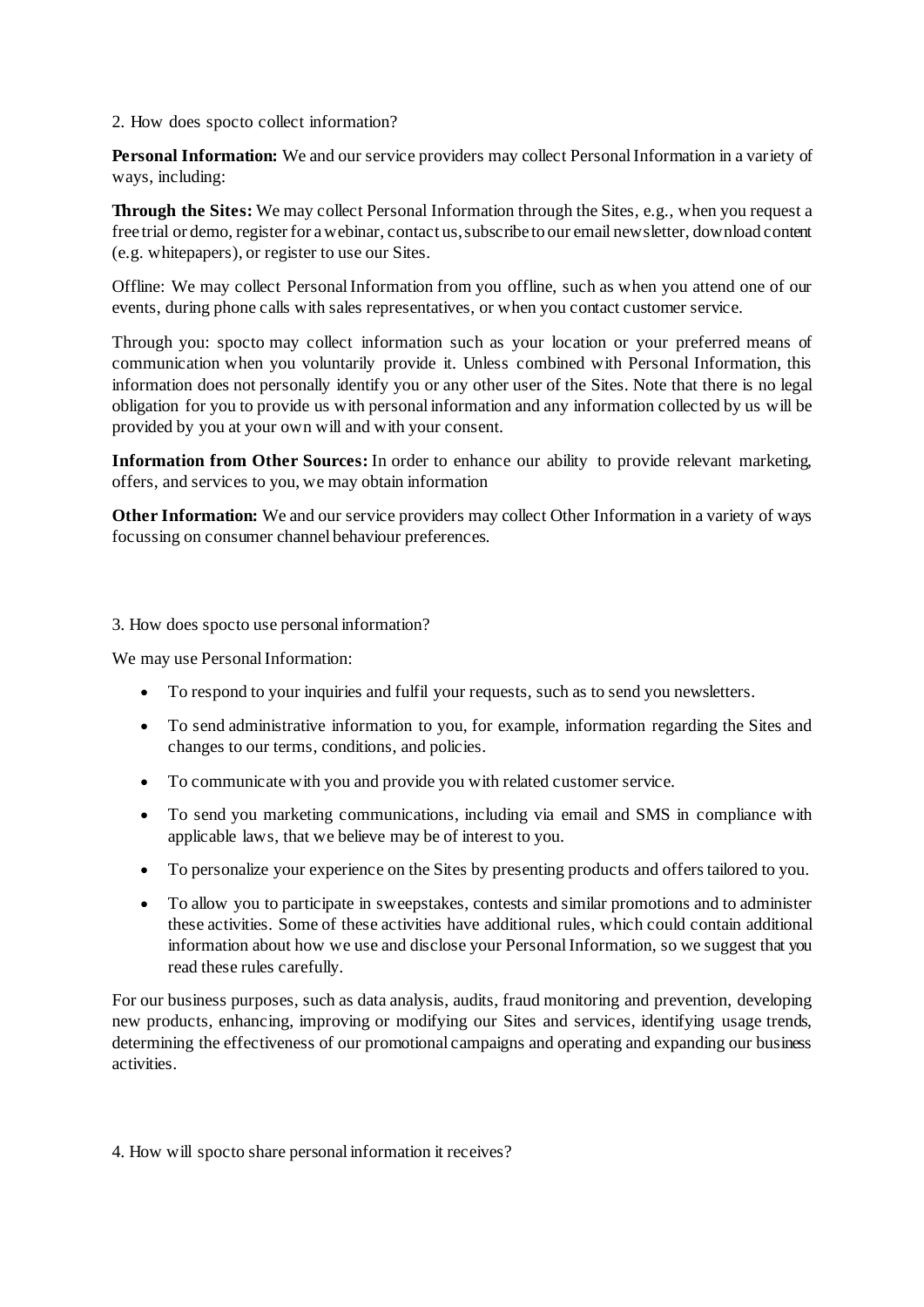Information about our users is an integral part of our business. We only share your Personal Information as described in this Privacy Policy. As far as children are concerned, we do not intentionally gather Personal Data from visitors who are under the age of 13.

Affiliates: We may disclose Personal Information to our Affiliates (for the purposes described in this Privacy Policy. spocto, Inc. is the party responsible for the management of the jointly-used Personal Information.

Third-Party Business Partners: spocto partners with a variety of businesses and works closely with them to market or sell products or services. In certain situations, these businesses operate within the Sites. We may disclose Personal Information to our partners for the purposes described above. Some of our third-party business partners may co-sponsor events and other offerings with spocto. We may share Personal Information with these co-sponsors when you sign up for events or offerings to allow our partners to send you marketing communications and information that may be of interest to you, as permitted under applicable law.

Agents and Service Providers: We contract with other companies and people to perform tasks on our behalf and may share your Personal Information with them to provide products or services to you or to otherwise communicate with you, such as to provide marketing or offers on our behalf. Examples may include removing repetitive information from customer lists, analysing data, providing marketing assistance, conducting billing, processing credit card payments, engaging technical support for our services, providing customer service, and performing analysis related to our products or services. We may also provide your Personal Information to agents and service providers to verify or compile aggregate usage data that we provide to our partners. When we share this information in this way, we seek to require the agent or service provider to maintain the privacy, confidentiality and security of the Personal Information.

Sweepstakes: We may share Personal Information with business partners or other third party sponsors of sweepstakes, contests and similar promotions.

**spocto Blog and Social Media Pages:** Personal Information may also be disclosed by you through the Sites, on message boards, chat, profile pages and blogs and other services to which you are able to post information and materials (including, without limitation, our spocto Blog, at <http://spocto.com/blog-page>, CreditMonitor Blog at <https://creditmonitor.info/resources/blog/> and the Social Media Pages at <https://www.linkedin.com/company/spocto> and [https://www.linkedin.com/company/creditmonitor\)](https://www.linkedin.com/company/creditmonitor). This information may appear in public ways, such as through search engines or other publicly available platforms, and may be "crawled" or searched by third parties. Please do not post any information that you do not want to reveal to the public at large.

Business Transfers: In some cases, we may buy or sell assets or businesses. In these types of transactions, user information is one of the business assets that is also transferred. spocto may disclose Personal Information to a third party in the event of any reorganization, merger, sale, joint venture, assignment, transfer, or other disposition of all or any portion of our business, assets, or stock (including in connection with any bankruptcy or similar proceedings).

Protection of spocto and others: We may release Personal Information when we believe that release is necessary or appropriate (a) under applicable law, including laws outside your country of residence; (b) to comply with legal process; (c) to respond to requests from public and government authorities including public and government authorities outside your country of residence; (d) to enforce or apply our conditions of use and other agreements; (e) to protect our operations or those of any of our Affiliates; (f) to allow us to pursue available remedies or limit the damages that we may sustain; and  $(g)$  to protect the rights, privacy, property, or safety of spocto, our employees, our Affiliates, our users, or any other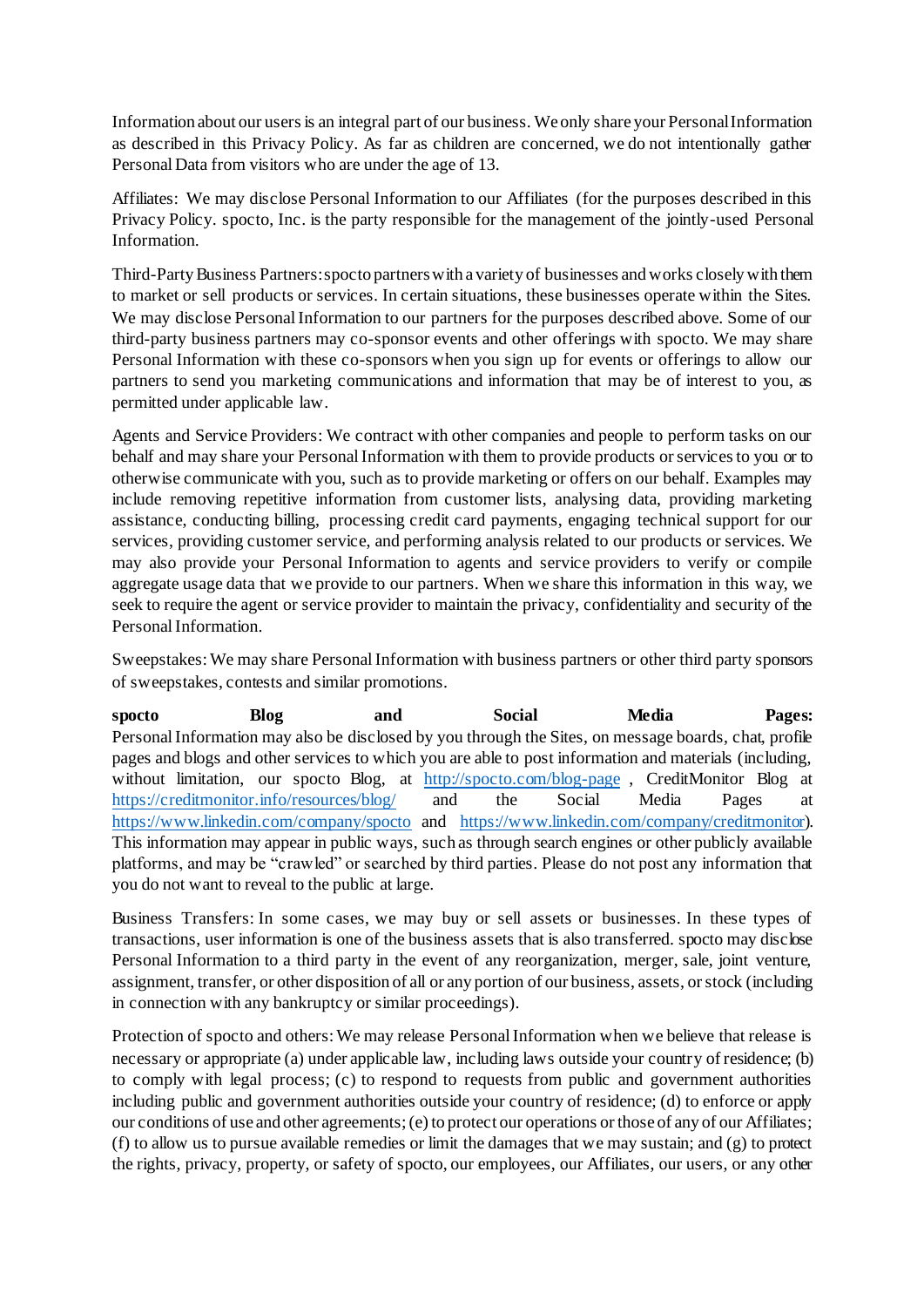person or entity. This includes exchanging information with other companies and organizations for fraud protection and credit risk reduction.

# 5. How does spocto use and disclose other information?

We may use and disclose Other Information for any purpose, except where we are required to do otherwise under applicable law. If we are required to treat Other Information as Personal Information under applicable law, then we may use it for all the purposes for which we use and disclose Personal Information. In some instances, we may combine Other Information with Personal Information (such as combining your name with your geographical location). If we do, we will treat the combined information as Personal Information for as long as it is combined.

# 6. How does spocto secure personal information about me?

We have implemented organizational, technical, and administrative measures to protect Personal Information within our organization, including security controls to prevent unauthorized access to our systems. While we take reasonable steps to secure your Personal Information from loss, misuse, interference and unauthorized access, modification and disclosure, you should be aware no security procedures or protocols are ever guaranteed to be 100 percent secure from intrusion or hacking, and there is therefore always some risk assumed by sharing Personal Information online.

# 7. How can I correct or remove information about me?

If you feel that any Personal Information about you that has been collected and stored by spocto is incorrect, or if you want your Personal Information to be removed from our systems, please notify us at privacypolicy@spocto.com so that we may consider and respond to your request in accordance with applicable law. You may also request access to your Personal Information held by spocto, by sending a written request to privacypolicy@spocto.com

For your protection, we may only implement requests with respect to the Personal Information associated with the particular email address that you use to send us your request, and we may need to verify your identity before implementing your request. We will try to comply with your request as soon as reasonably practicable, subject to applicable law. Please note that we may need to retain certain information for record keeping purposes and/or to complete any transactions that you began prior to requesting such change or deletion.

#### 8. For how long will spocto retain my personal information?

We will retain your Personal Information for the period necessary to fulfil the purposes outlined in this Privacy Policy unless a longer retention period is required or permitted by law.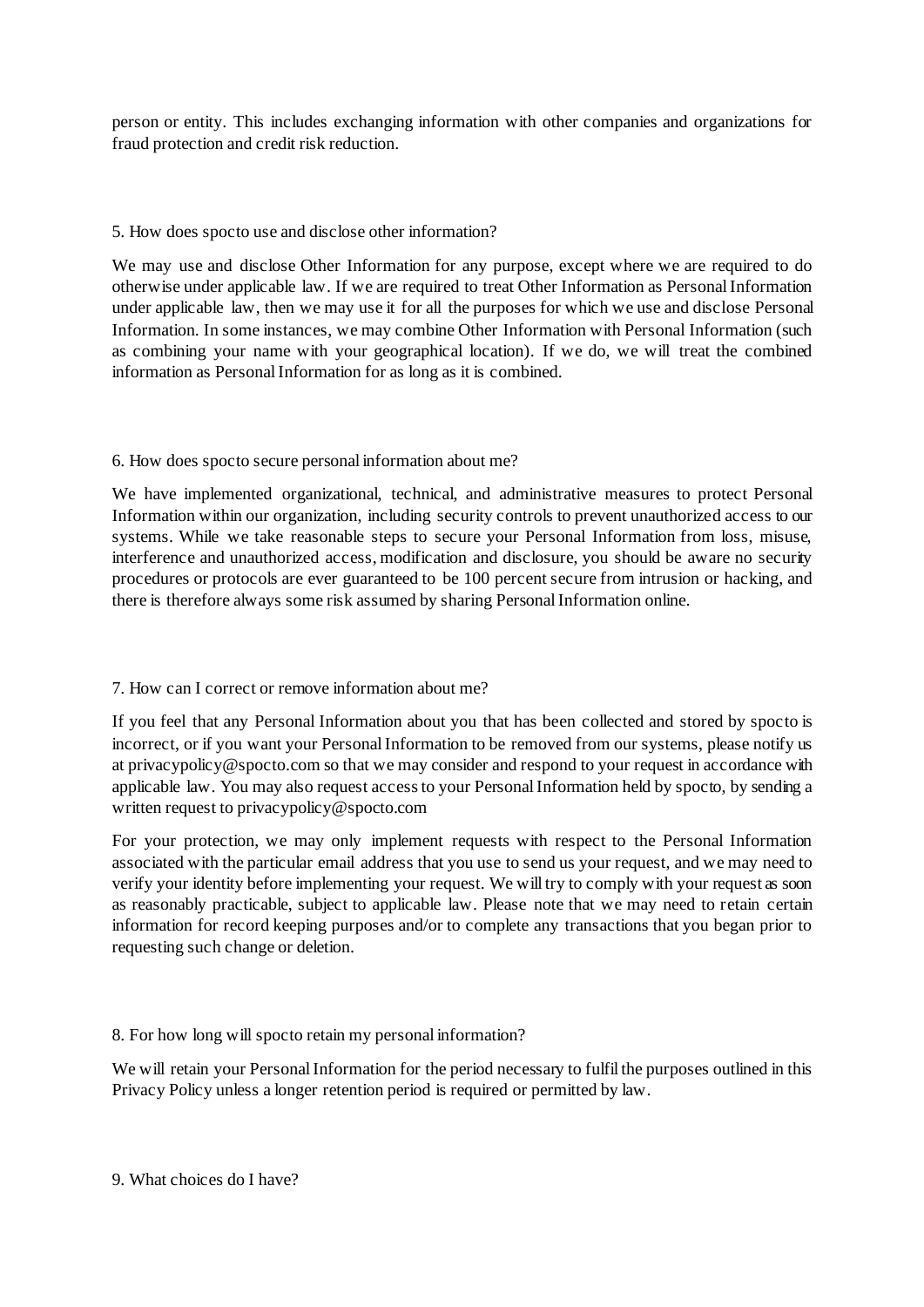You can always opt not to disclose information. However, if you elect to do so, we may be limited in responding to your inquiry or providing services to you. You may opt-out of receiving marketing messages from spocto or our Affiliates by sending an email to privacypolicy@spocto.com , by unsubscribing through the unsubscribe or opt-out link in an email, or by unsubscribing via the spocto Subscription Centre at privacypolicy@spocto.com. We will try to comply with your request(s) as soon as reasonably practicable. Please note that if you opt-out of receiving marketing-related emails from us, we may still send you important administrative messages.

#### 10. Can children use spocto's sites?

The Sites are not intended for minors under the age of 18. spocto does not knowingly or specifically collect information about minors under the age of 18 and believes that children of any age should get their parents' or legal guardians' consent before providing any Personal Information. If you believe that we have mistakenly or unintentionally collected such information, please notify us at **privacypolicy@spocto.com** so that we may delete the information from our servers.

# 11. Third party sites:

The Sites may permit you to link to other websites on the Internet through direct links or through applications such as "share" or "Like" buttons, and other websites likewise may contain links to the Sites. The information practices or content of such other websites is governed by the privacy statements of those websites and not by this Privacy Policy. We encourage you to review the privacy policies found on such other websites, services, and applications to understand how your information may be collected and used. Similarly, please note that we are not responsible for the collection, use and disclosure policies and practices (including the data security practices) of other organizations, such as Facebook, Apple, Google, Microsoft, RIM, or any other app developer, app provider, social media platform provider, operating system provider, wireless service provider, or device manufacturer, including any Personal Information you disclose to other organizations through or in connection with the Apps or the Social Media Pages.

#### 12. Sensitive information:

We ask that you not send us or disclose any sensitive Personal Information (e.g., social security numbers, information related to racial or ethnic origin, political opinions, religion or other beliefs, health, biometrics or genetic characteristics, criminal background, or trade union membership) on or through the Sites or via other means.

#### 13. Changes:

Changes to this Privacy Policy spocto may amend this Privacy Policy from time to time. The "Effective Date" legend at the top of this page indicates when this Privacy Policy was last revised. Any changes to this Privacy Policy will become effective when we post the revised Privacy Policy on the Sites. Your use of the Sites following these changes means that you accept the revised Privacy Policy.